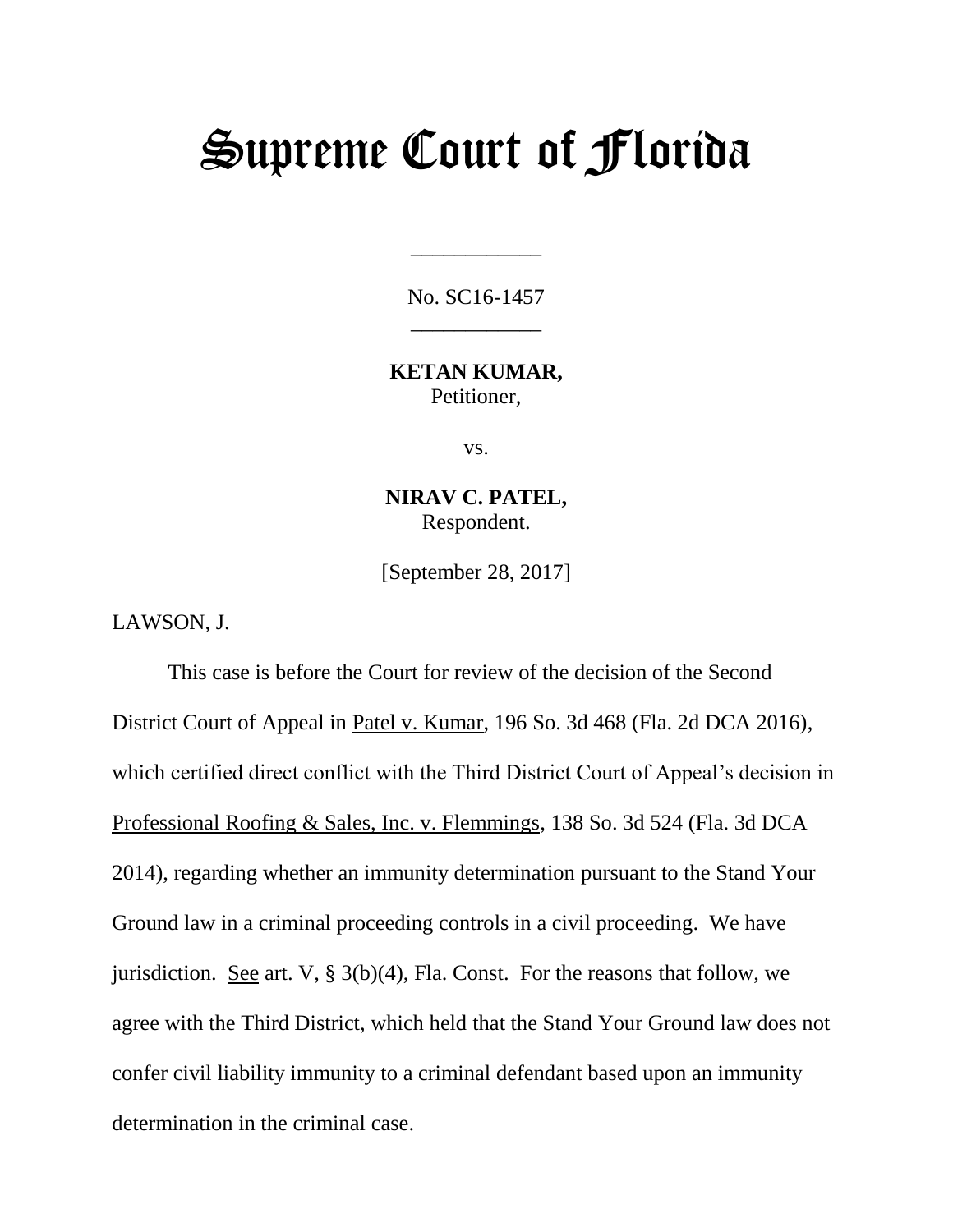## **BACKGROUND**

Ketan Kumar physically attacked Nirav Patel without provocation at a Tampa bar. Kumar, 196 So. 3d at 470. In reaction to Kumar's aggression, Patel struck Kumar's face with a cocktail glass, resulting in permanent loss of sight in Kumar's left eye. Id. After the State filed an information charging Patel with felony battery, Patel moved to dismiss the information, citing immunity from prosecution under the Stand Your Ground law. Id. The circuit court granted the motion, holding Patel immune under the law. The immunity finding in the criminal case is final. Id. at 471.

Kumar then filed a civil complaint in the circuit court against Patel for battery and negligence, demanding a jury trial. Id. at 470. Patel asserted as an affirmative defense the immunity found by the circuit court under the Stand Your Ground law and moved for summary judgment on the same ground. Id. at 471. The circuit court ultimately denied Patel's summary judgment motion and ordered an evidentiary hearing to determine Patel's immunity. Id. at 471.

Before this hearing could be held, Patel filed a petition for writ of prohibition with the Second District, arguing that the circuit court lacked jurisdiction over him in the civil case based upon the immunity determination in the criminal case. The Second District granted Patel's petition, holding that section 776.032, Florida Statutes (2008), guarantees a single Stand Your Ground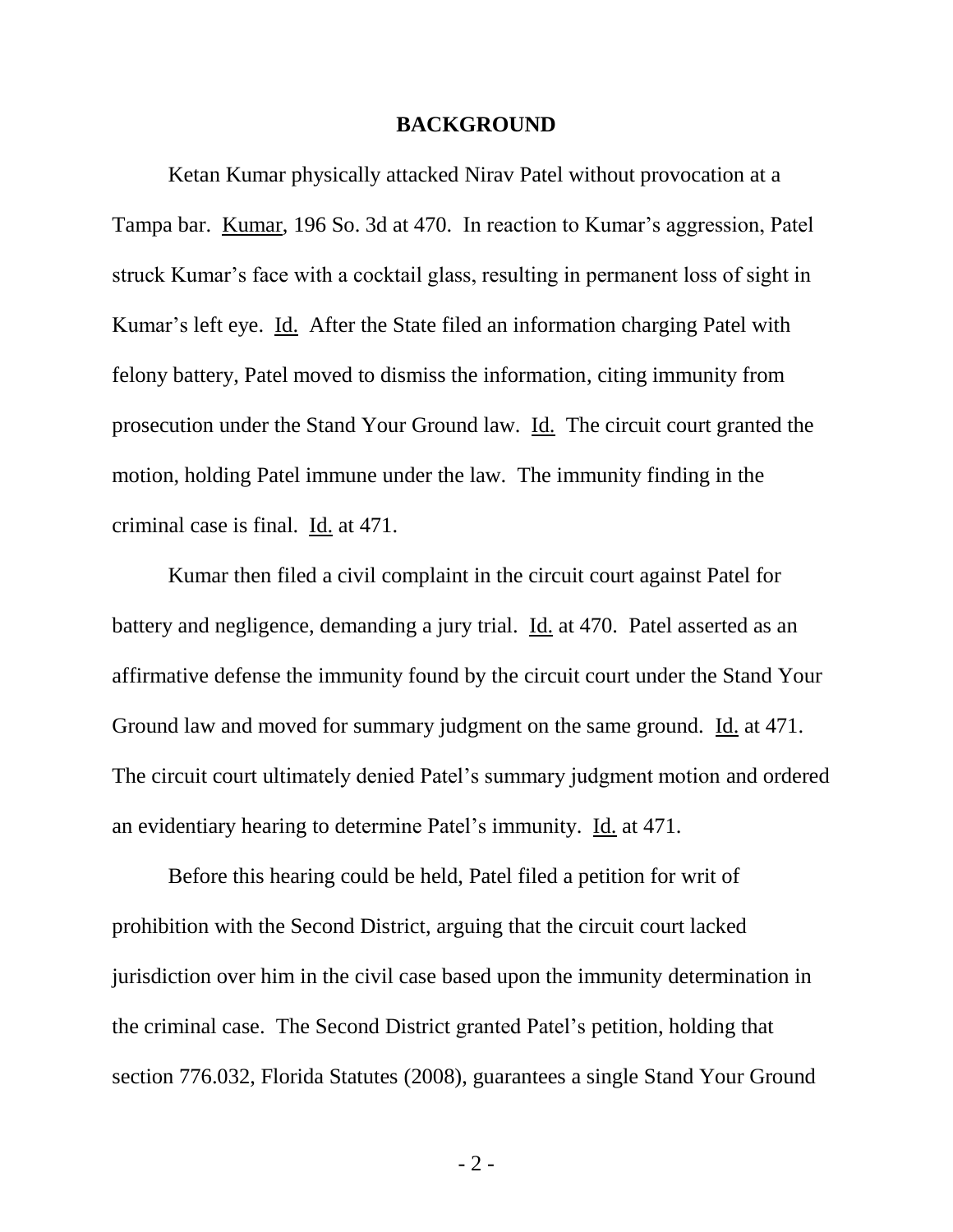immunity determination for both criminal and civil actions and certifying direct conflict with Flemmings. Kumar, 196 So. 3d at 470, 472-73, 475.

## **ANALYSIS**

Questions of statutory interpretation are reviewed de novo. See Borden v.

E.-European Ins. Co., 921 So. 2d 587, 591 (Fla. 2006). We first examine the

statute's plain meaning, resorting to rules of statutory construction only if the

statute's language is ambiguous. Holly v. Auld, 450 So. 2d 217, 219 (Fla. 1984).

The Stand Your Ground law in Florida eliminates the common law duty to retreat before using force in self-defense:

A person is justified in using force, except deadly force, against another when and to the extent that the person reasonably believes that such conduct is necessary to defend himself or herself or another against the other's imminent use of unlawful force.

 $\S 776.012(1)$ , Fla. Stat. (2008).<sup>1</sup> Section 776.032 also provides immunity for a

person who lawfully uses force in self-defense:

(1) A person who uses force as permitted in s. 776.012, s. 776.013, or s. 776.031 is justified in using such force and is immune from criminal prosecution and civil action for the use of such force . . . . As used in this subsection, the term "criminal prosecution" includes arresting, detaining in custody, and charging or prosecuting the defendant.

. . . .

l

<sup>1.</sup> The substance of the 2008 version of the statute is the same as that of the current version.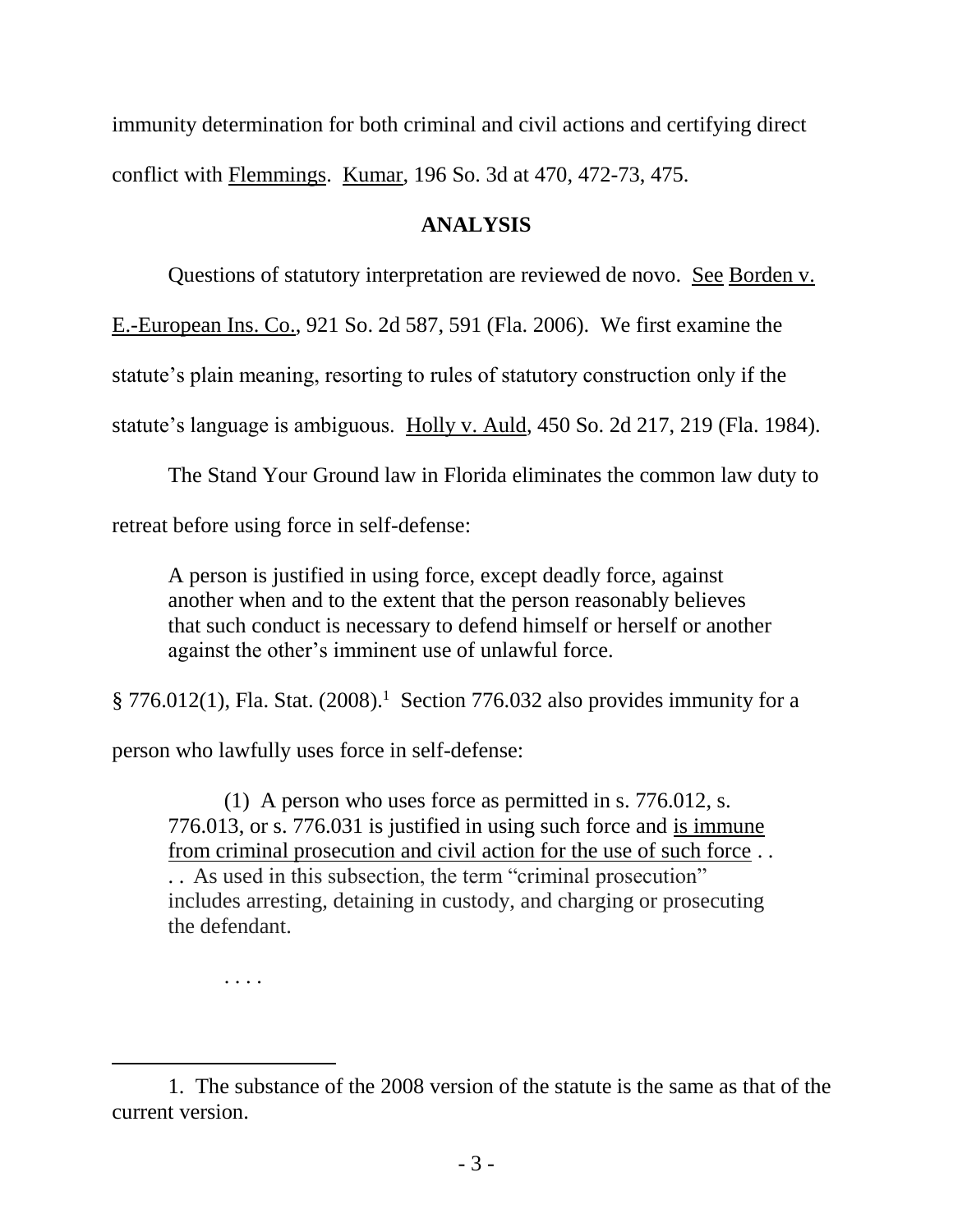(3) The court shall award reasonable attorney's fees, court costs, compensation for loss of income, and all expenses incurred by the defendant in defense of any civil action brought by a plaintiff if the court finds that the defendant is immune from prosecution as provided in subsection (1).

§ 776.032(1), (3), Fla. Stat. (2008) (emphasis added). We have recognized that "the plain language of section 776.032 [of the Stand Your Ground law] grants defendants a substantive right to assert immunity from prosecution and to avoid being subjected to a trial." Dennis v. State, 51 So. 3d 456, 462 (Fla. 2010). The Legislature, however, did not suggest procedural mechanisms for invoking and determining Stand Your Ground immunity. Necessarily, those procedures are being developed by the judiciary.

In both criminal and civil proceedings, the determination of whether a defendant is entitled to Stand Your Ground immunity has been made at pretrial evidentiary hearings where the defendant must prove that the immunity attaches by a preponderance of the evidence. Id. at 460 (criminal case); Pages v. Seliman-Tapia, 134 So. 3d 536, 538 (Fla. 3d DCA 2014) (civil case).<sup>2</sup> We recognize that a pretrial hearing cannot afford the immunity purportedly guaranteed by the plain

l

<sup>2.</sup> A recent amendment to the Stand Your Ground law now places the burden on the State to prove by clear and convincing evidence that the defendant is not entitled to immunity from criminal prosecution. § 776.032(4), Fla. Stat. (2017).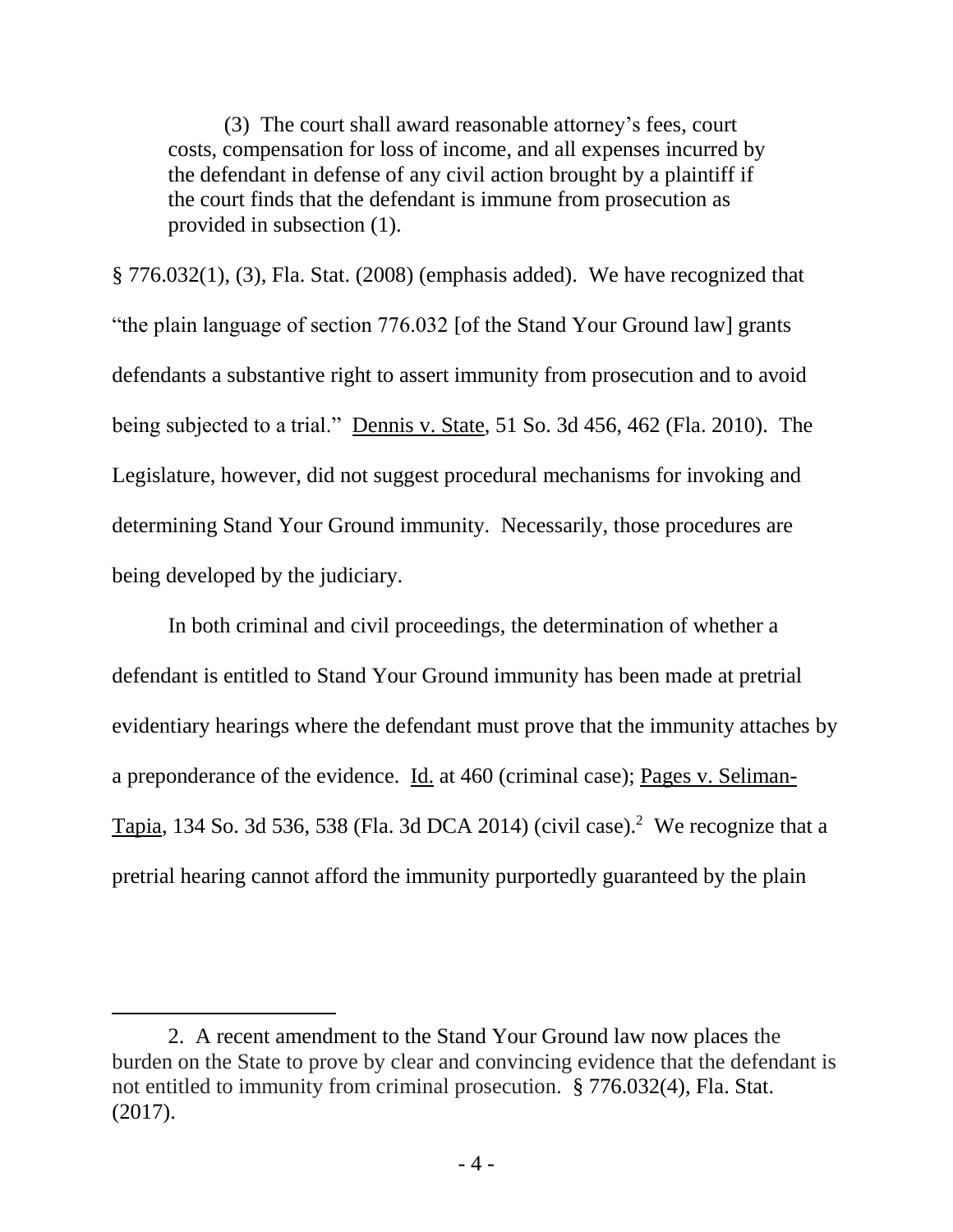language of this statute in the criminal context, for the simple reason that there appears to be no way to do so in most cases.

For example, the statute purports to grant immunity from arrest, detention, and prosecution. § 776.032(1), Fla. Stat. But, in many situations, it would be impossible for law enforcement to secure a judicial immunity determination prior to arresting an individual suspected of killing or causing bodily harm to another (or attempting to do so). The law is clear that we expect officers to temporarily detain a person encountered under circumstances creating a reasonable suspicion of criminal activity. § 901.151, Fla. Stat. (2017). Then, if there is probable cause to believe that the person committed a felony, law enforcement is authorized to immediately effectuate the arrest, under section 901.15, Florida Statutes (2017), and should clearly do so when there is probable cause to believe that a person has committed a serious crime of violence against another. Cf. § 907.041(4)(c)5., Fla. Stat. (2017) (authorizing pretrial detention by court order when a suspect poses a risk of physical harm to the community). Probable cause to arrest for a crime of violence would include probable cause to believe that the suspect was not acting in self-defense; and, suspects will often claim self-defense even when the facts would not appear to support such a claim. This means that in most potential self-defense cases, a post-arrest and post-charging immunity determination, made when a defendant's counsel requests that determination, will be the best that we can do—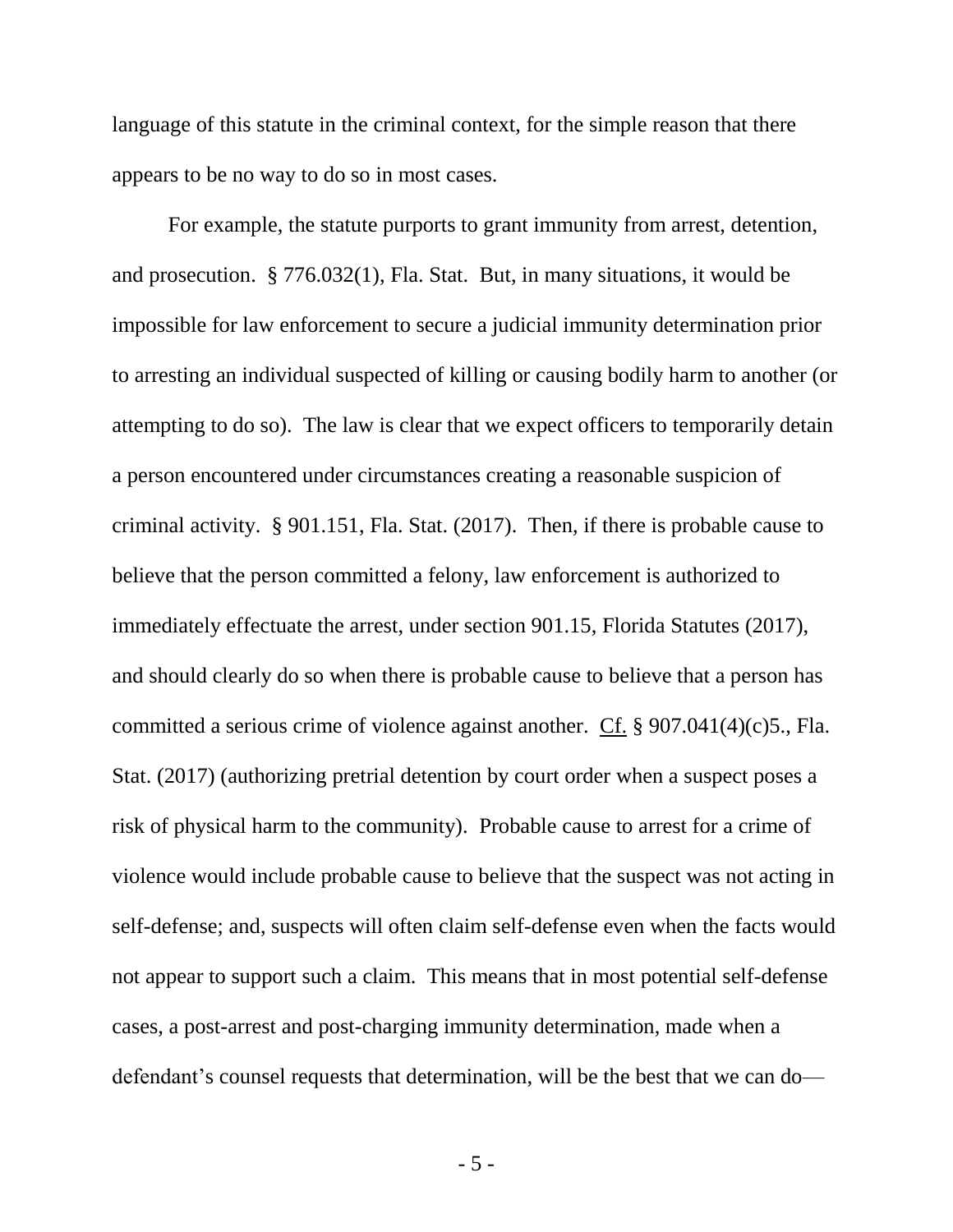procedurally—considering the well-established body of law detailing the responsibilities of law enforcement officers, prosecutors, and judges.

In the civil context, there are also practical considerations and legal bars that prevent our current procedures from fully effectuating a civil immunity that protects a person from being sued at all, as the Stand Your Ground law purports to do. When a civil case is brought prior to a criminal case, there is currently no forum or mechanism that a potential civil defendant can use to preemptively secure an immunity determination. And, even where a criminal immunity determination is made prior to the filing of a civil suit, that determination cannot bind a potential civil plaintiff who is not a party to the criminal proceeding, as properly recognized by the Third District in Flemmings, 138 So. 3d at 527-29, because the law does not generally sanction binding a person to judicial determinations made in a proceeding to which he or she was not a party. See Topps v. State, 865 So. 2d 1253, 1255 (Fla. 2004) (explaining that at common law, in order for res judicata and collateral estoppel to apply, mutuality of parties or their privies must exist); Stogniew v. McQueen, 656 So. 2d 917, 919-20 (Fla. 1995) (holding, based upon "concerns over fairness to the litigants," that Florida will continue to adhere to the requirement of "mutuality of parties" before a litigant can be bound to a judicial determination from a prior case); Porter v. Saddlebrook Resorts, Inc., 679 So. 2d 1212, 1214-15 (Fla. 2d DCA 1996) ("Collateral estoppel principles are applicable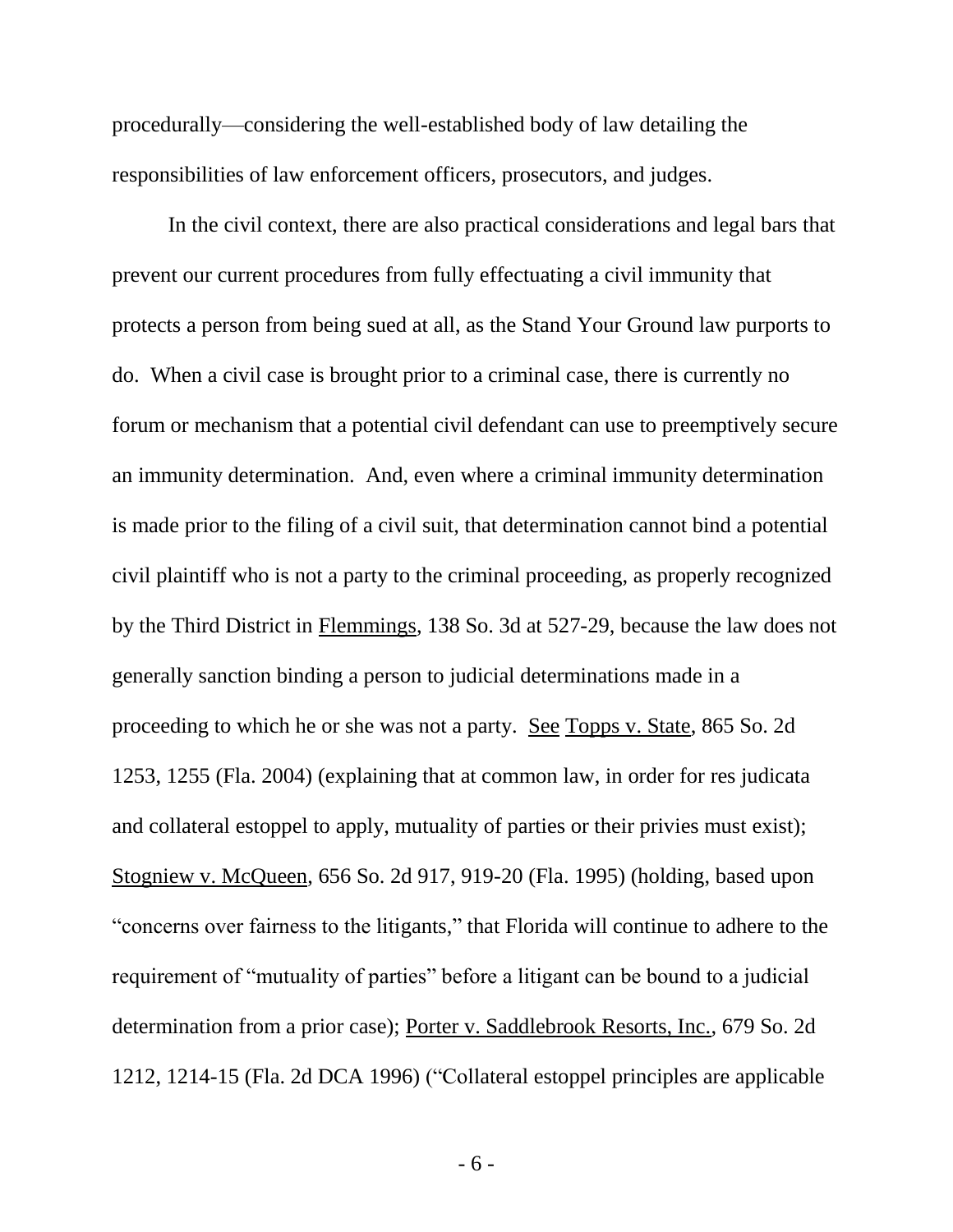to a subsequent proceeding only if . . . the parties in the two proceedings were identical  $\dots$ ").

The Second District concluded that because the Stand Your Ground law clearly stated that it was granting immunity from being prosecuted or sued at all, the Legislature must have intended a procedure with one immunity determination and, therefore, unambiguously modified the doctrine of collateral estoppel to effect a single immunity determination. We reject this analysis for five reasons.

First, as already discussed, the statute is silent as to the procedure to be used for determining immunity, meaning that the "plain language" of the statute does not speak to this issue at all.

Second, because the statute purports to grant a substantive immunity that cannot, in practice, be accomplished by any procedure, we do not believe that the statute can be read as implying a mandate for any particular procedure.

Third, "a statute will not be construed to modify the common law unless such intent is evident or the statute cannot otherwise be given effect." McGhee v. Volusia Cty., 679 So. 2d 729, 733 (Fla. 1996); see State v. Egan, 287 So. 2d 1, 6 (Fla. 1973) ("It requires no citation of authority to support the rule that the common law is not to be changed by doubtful implication."). The Legislature knows how to modify the doctrine of collateral estoppel when that is its intent. For example, sections 772.14 and 775.089(8), Florida Statutes, expressly restrict the doctrine of mutuality of parties in order to estop defendants convicted of civil theft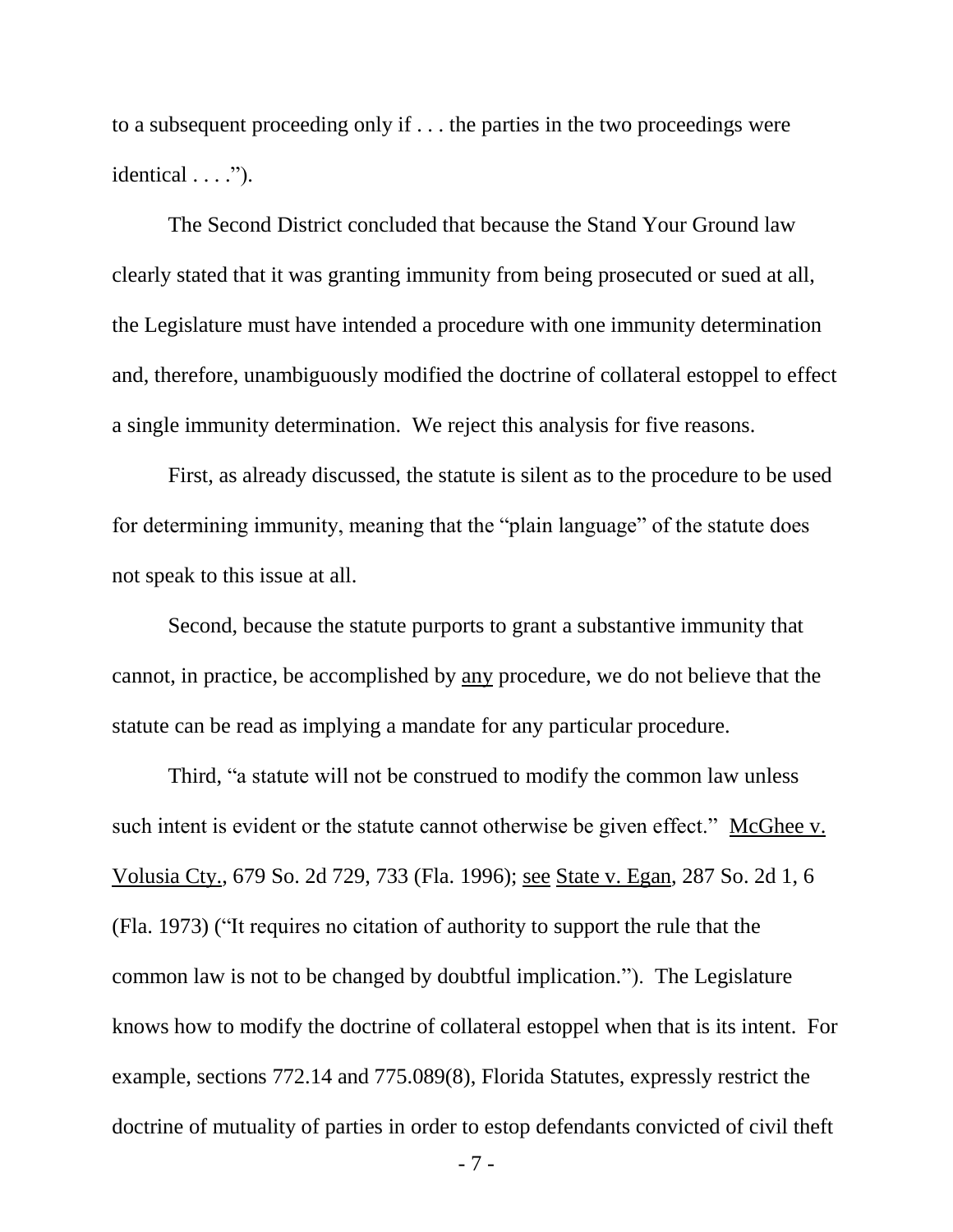from challenging certain issues adjudicated in criminal actions when sued civilly. See Stogniew, 656 So. 2d at 920. The Stand Your Ground law, by contrast, does not purport to modify the mutuality of parties doctrine, nor, for reasons already explained, does it express a clear intent to do so.

Fourth, the civil attorney's fees and costs provision in section 776.032(3) implies recognition by the Legislature that civil immunity will be determined separately in a civil proceeding. If this statute had clearly and unambiguously modified our common law such that the criminal immunity finding would be binding on potential civil litigants, it would be equally clear and unambiguous that anyone filing a suit for civil damages based upon the same incident for which Stand Your Ground immunity had been found in a criminal case could be subject to an attorney's fee sanction under section 57.105, Florida Statutes—rendering the fees and costs provision somewhat redundant in most cases (since criminal cases almost always proceed first and faster than civil cases). Additionally, the subsection (3) fees and costs provision seems to contemplate a recovery for litigating the immunity question in a more traditional fashion, in most civil cases (as opposed to having almost all civil cases subject to dismissal at the outset based upon a prior binding finding). $3$ 

l

<sup>3.</sup> The Second District read the language in subsection (3)—providing for civil fees and costs "if the court finds that the defendant is immune from prosecution as provided in subsection (1)"—as referring to the criminal immunity finding, based upon the reference to subsection (1). § 776.032(3), Fla. Stat. We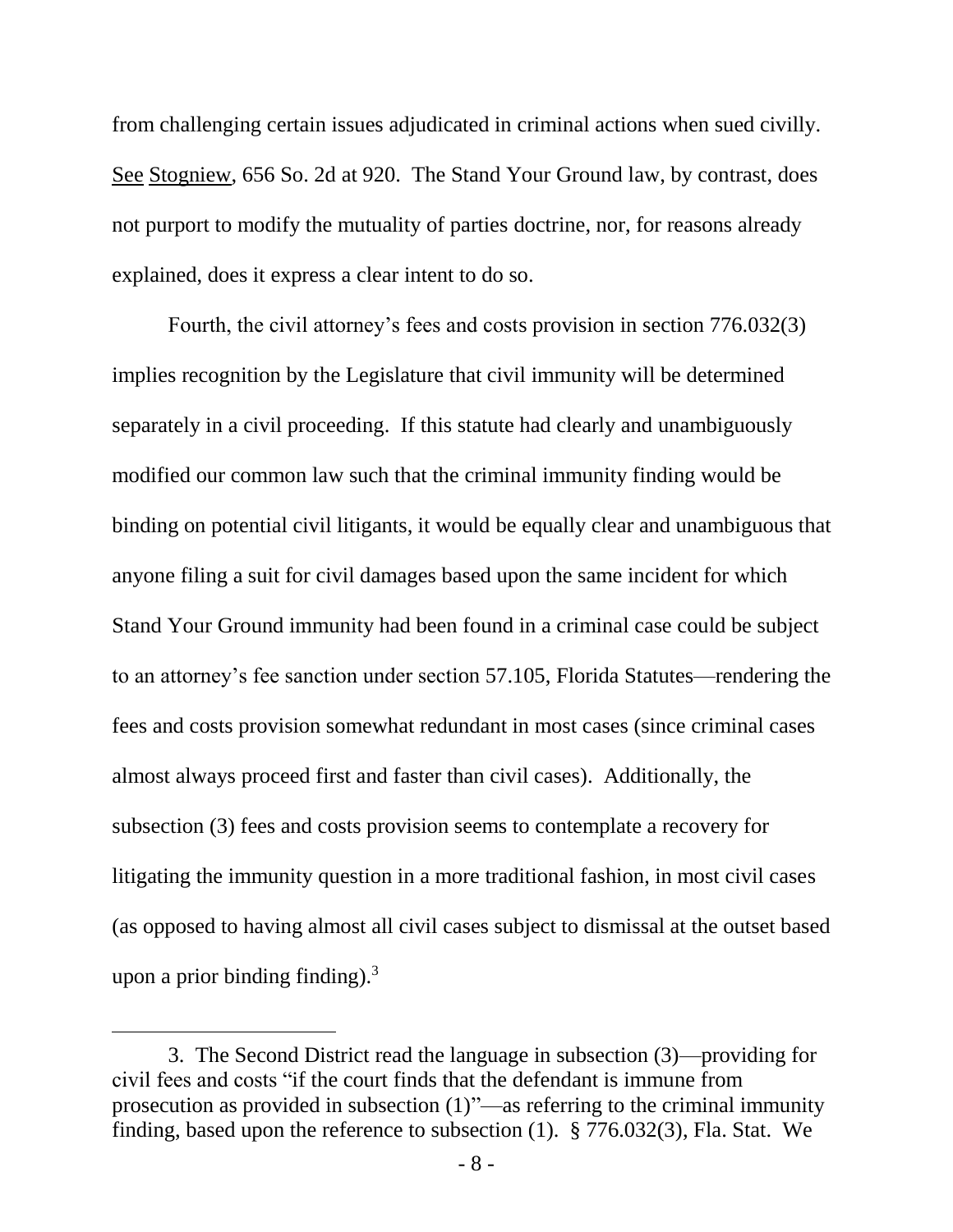Finally, the 2017 amendment to the Stand Your Ground law creating different burdens of proof for criminal and civil immunity not only implies an understanding that separate immunity determinations will be made but also forecloses any argument, going forward, that the criminal "determination" could ever be binding in the civil proceeding. Even in a case where the State could not prove by clear and convincing evidence that the defendant was not entitled to immunity, the criminal defendant may not be able to prove by a preponderance of the evidence that he is entitled to immunity in the civil case.

## **CONCLUSION**

For these reasons, we approve the Third District's decision in Flemmings and hold that the Stand Your Ground law does not confer civil liability immunity to a criminal defendant who is determined to be immune from prosecution in the criminal case, and quash the Second District's decision in Kumar.

It is so ordered.

l

LABARGA, C.J., and PARIENTE, LEWIS, QUINCE, CANADY, and POLSTON, JJ., concur.

NOT FINAL UNTIL TIME EXPIRES TO FILE REHEARING MOTION, AND IF FILED, DETERMINED.

believe the language to be more reasonably understood as referring to the civil immunity finding that will be made in the civil case because "the court" seems to be a reference to the civil court and its determination (as conveyed by use of the present tense), and because subsection (1) refers to both civil and criminal immunity.